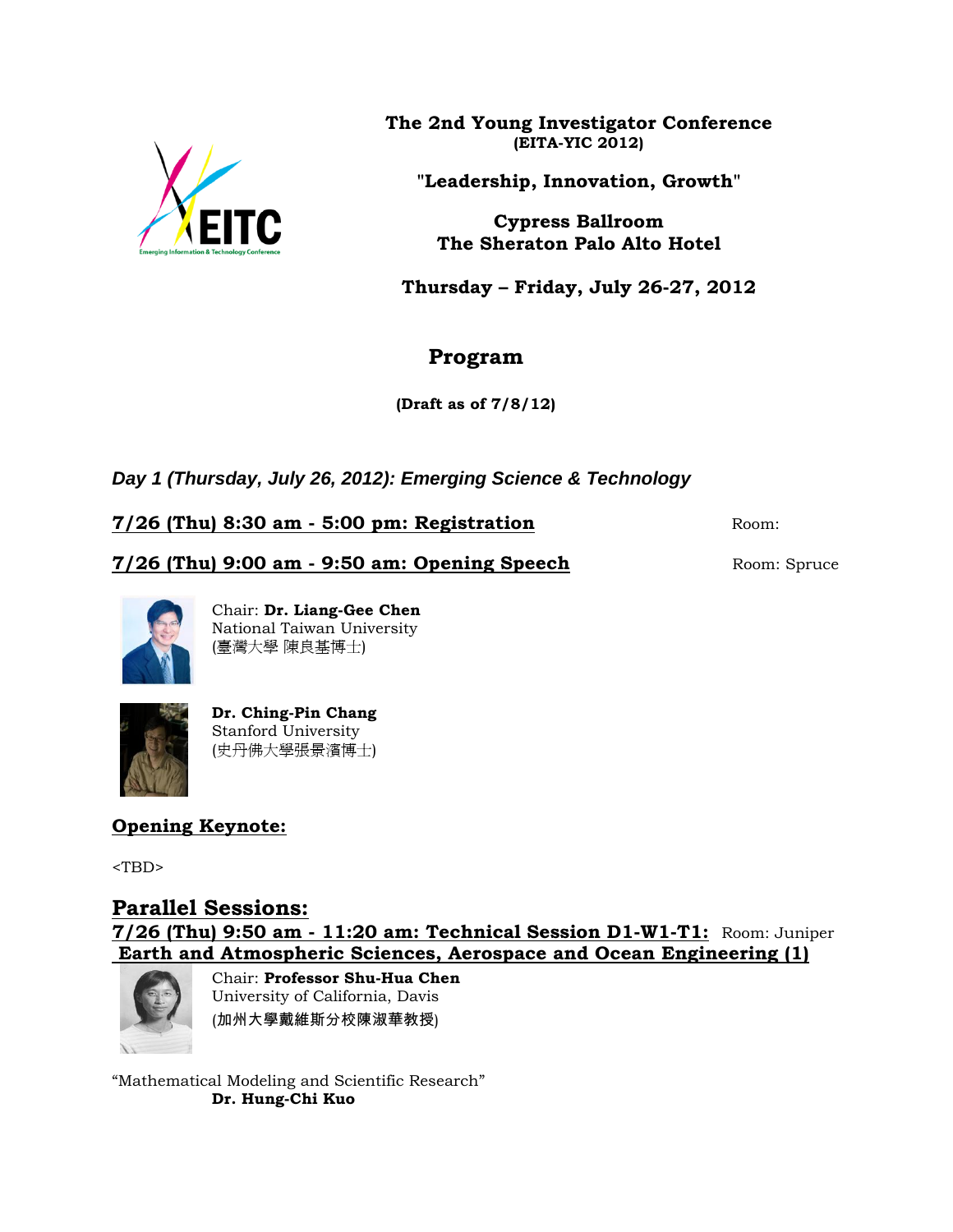

Associate Dean, College of Science & Chair Professor of Atmospheric Sciences National Taiwan University (臺灣大學理學院副院長郭鴻基特聘教授)

"Representation of Storm Weather in Numerical Climate Models"



**Dr. Guang Jun Zhang** Research Meteorologist Division of Climate, Atmospheric Science, Physical Oceanography Scripps Institution of Oceanography (斯克里普斯海洋研究所張廣俊博士)

"On the Limit of Predicting the Madden-Julian Oscillation"



**Dr. Wen-Wen Tung** Associate Professor, Department of Earth and Atmospheric Sciences Purdue University (普渡大學地球與大氣科學系董文文教授)

### **7/26 (Thu) 9:50 am - 11:20 am: Technical Session D1-W2-T1:** Room: Spruce **Medicine, Public Health, Biomedical Science and Engineering (1)**



Chair: **Dr. Cleo Yi-Fang Lee** Stanford University (史丹佛大學李怡芳博士)

"How Cells Respond to Their Mechanical Environment: from Substrate to Nucleus"



**Dr. Julie Ying Hui Ji** Assistant Professor, Department of Biomedical Engineering Purdue School of Engineering and Technology Indiana University-Purdue University Indianapolis (印第安纳大学与普渡大学印第安纳波里斯联合分校生物医学工程学系季英慧教授)

"Fingerprinting Ion Channel Dysfunction for Treating Cardiac Arrhythmias"



**Dr. Ye Chen-Izu** Assistant Professor of Biomedical Engineering, Pharmacology, Medicine/ Cardiology University of California, Davis (加州大学戴维斯分校生物医学工程学,药理学,心脏学学系陈晔教授)

"Toward an Imaging-Based Atlas of the Mouse Myocardial Fiber Structure"



**Dr. Edward W. Hsu** Associate Professor, Department of Bioengineering University of Utah

"Development of Nanoparticle-based Brain Tumor Therapeutic System" **Dr. Chiung-Yin Huang** Postdoctoral Fellow, Department of Neurosurgery Chang Gung Memorial Hospital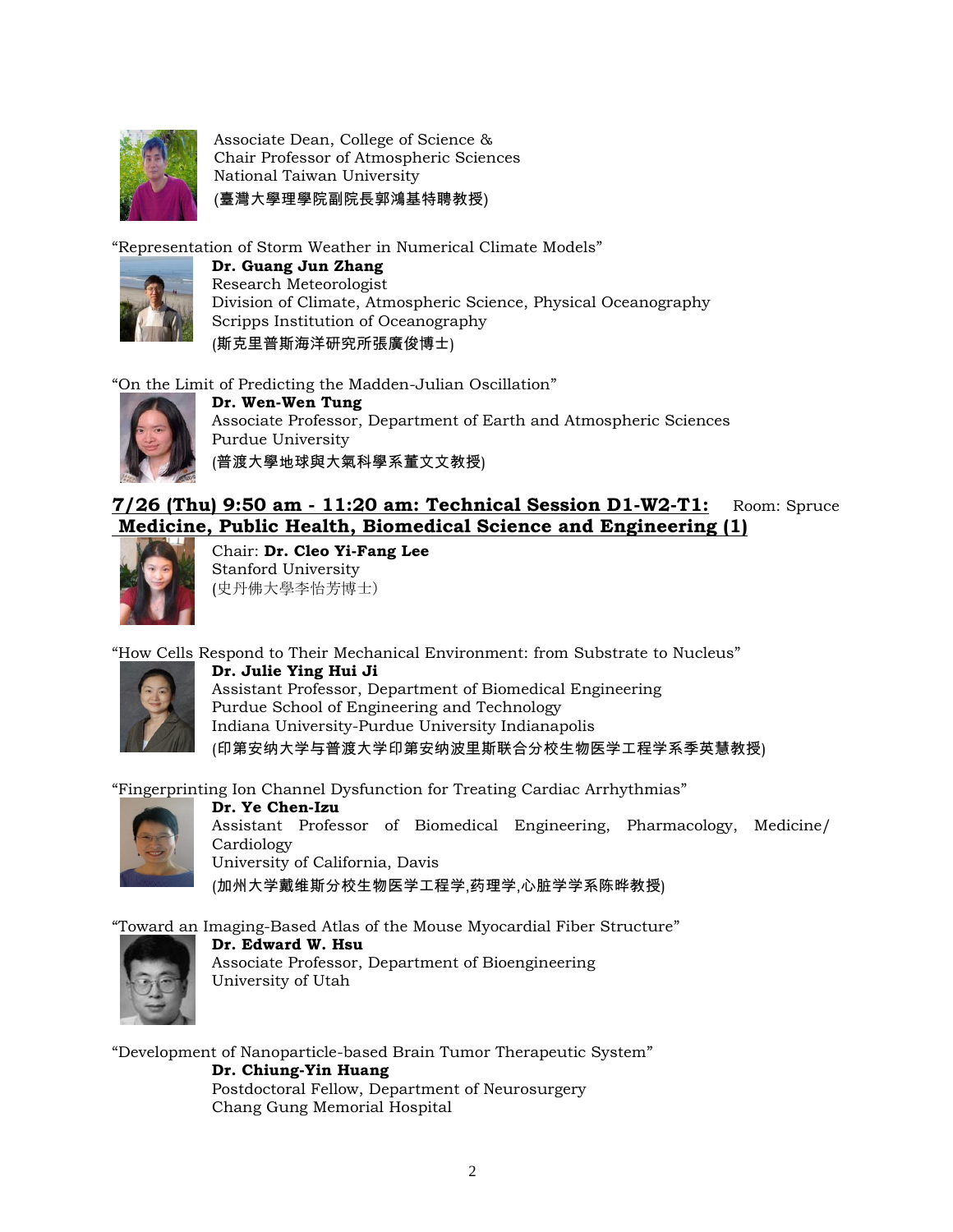(長庚醫院神經外科黃瓊瑩博士)

**7/26 (Thu) 9:50 am - 11:20 am: Technical Session D1-W3-T1:** Room: Maple **New Materials Science and Engineering, Nanotechnology and New Green Energy (1)**



Chair: **Professor Pei-Cheng Ku** University of Michigan at Ann Arbor (密西根大學安娜堡分校古培正教授)

"3D Bioactive Microspheres for Stem Cell Culture and Encapsulation"



**Dr. Jiashing Yu** Assistant Professor, Department of Chemical Engineering National Taiwan University (臺灣大學化學工程學系游佳欣教授)

"Biomimetic Strategies for Engineering Protein- and Lipid-Based Biomaterials"



**Dr. Xiaoyi Wu** Associate Professor, Department of Aerospace and Mechanical Engineering The University of Arizona (亚利桑纳大学机械和航天工程系吴筱益教授)

"Nanobiology: Investigating Biological Processes at the Nanoscale"



**Dr. Andrew Yu-Jen Wang** Postdoctoral Researcher, Department of Pediatrics Stanford University (史丹佛大學醫學院小兒科系王禹真博士)

"Enhanced Transfection Efficiency of PEGylated Cation Lipid-DNA Complexes Prepared with an Acid-Labile PEG-Lipid"



**Dr. Chia-Ling Chan** Postdoctoral Research Associate, Materials Research Laboratory University of California, Santa Barbara

(加州大學聖塔芭芭拉分校材料研究實驗室詹佳玲博士)

### **7/26 (Thu) 11:20 am - 11:35 am: Break**

### **Parallel Sessions:**

**7/26 (Thu) 11:35 am – 1:05 pm: Technical Session D1-W1-T2:** Room: Juniper **Earth and Atmospheric Sciences, Aerospace and Ocean Engineering (2)**



Chair: **Professor Shau-Shiun (James) Jan** National Cheng Kung University (成功大學詹劭勳教授)

"Decision Making under Uncertainty with Application to Air Traffic Management"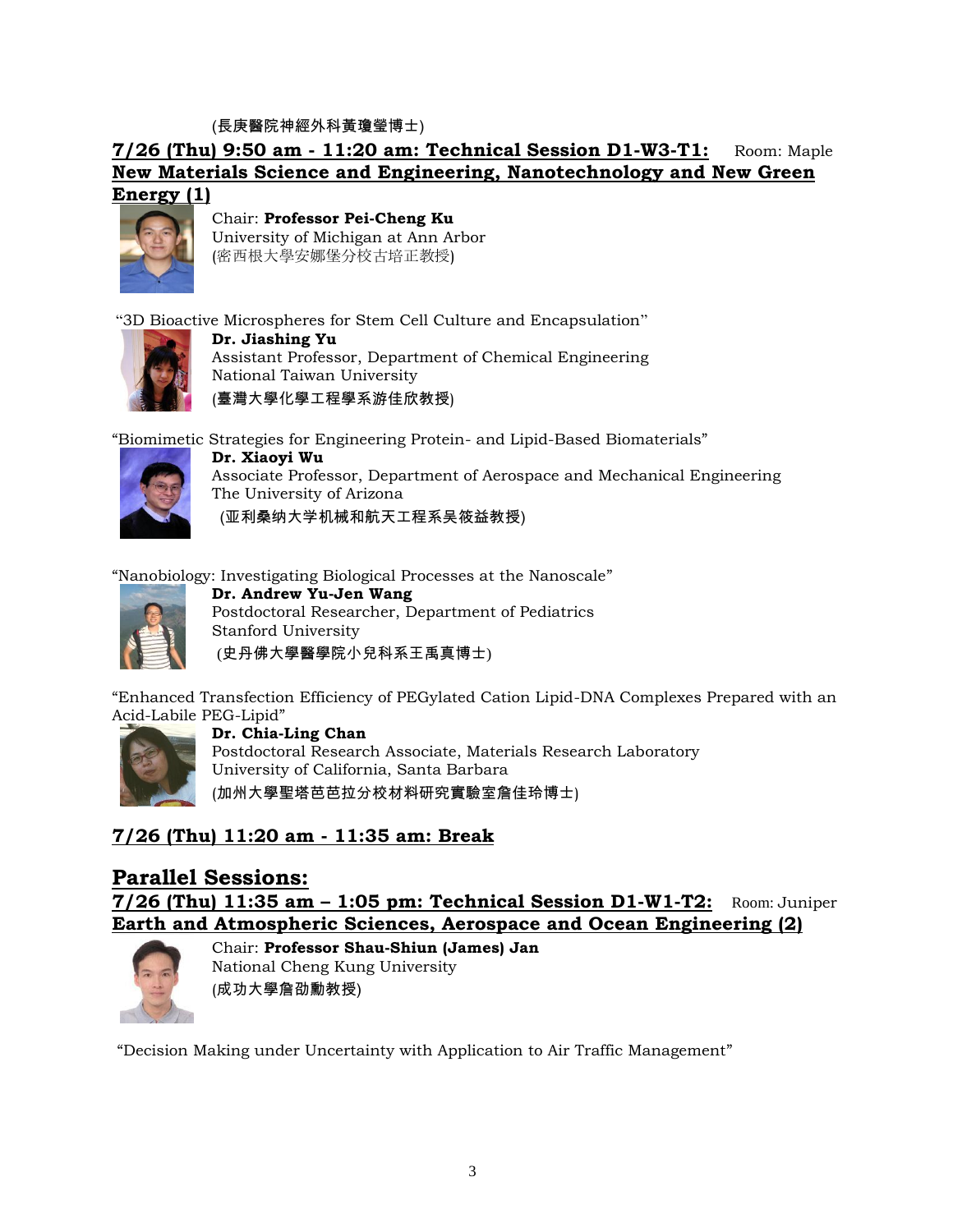

**Dr. Yan Wan** Assistant Professor, Department of Electrical Engineering University of North Texas (北德克萨斯大学电机工程学系万妍教授)

"Robust Alternative Position Navigation and Time (APNT) Systems for Aviation"



**Dr. Sherman Lo** Senior Research Engineer, Global Positioning System (GPS) Lab Stanford University

"Modeling and Computation for Large-scale Air Traffic Flow Optimization"



**Dr. Dengfeng Sun** Assistant Professor, School of Aeronautics and Astronautics Purdue University (普渡大学航空航天工程系孫登峰教授)

### **7/26 (Thu) 11:35 am – 1:05 pm: Technical Session D1-W2-T2:** Room: Spruce **Medicine, Public Health, Biomedical Science and Engineering (2)**

Chair: **Dr. Pao-Yang Chen** University of California, Los Angeles (加州大學洛杉磯分校陳柏仰博士)

"Engineering Proteins for Sensing and Controlling Cellular Signals"



**Dr. Michael Z. Lin** Assistant Professor, Departments of Pediatrics and Bioengineering Stanford University

"Using Ultrasound Standing Wave Fields to Enhance Gene Delivery Efficiency – For Both Viral and Non-Viral DNA Vectors"



**Dr. Yu-Hsiang Lee** Assistant Professor, Graduate Institute of Biomedical Engineering National Central University (中央大學生物醫學工程研究所李宇翔教授)

"Active DNA Demethylation during Plant Gametogenesis"



**Dr. Tzung-Fu Hsieh** Associate Research Specialist, Department of Plant and Microbial Biology University of California, Berkeley

**7/26 (Thu) 11:35 am – 1:05 pm: Technical Session D1-W3-T2:** Room: Maple **New Materials Science and Engineering, Nanotechnology and New Green Energy (2)**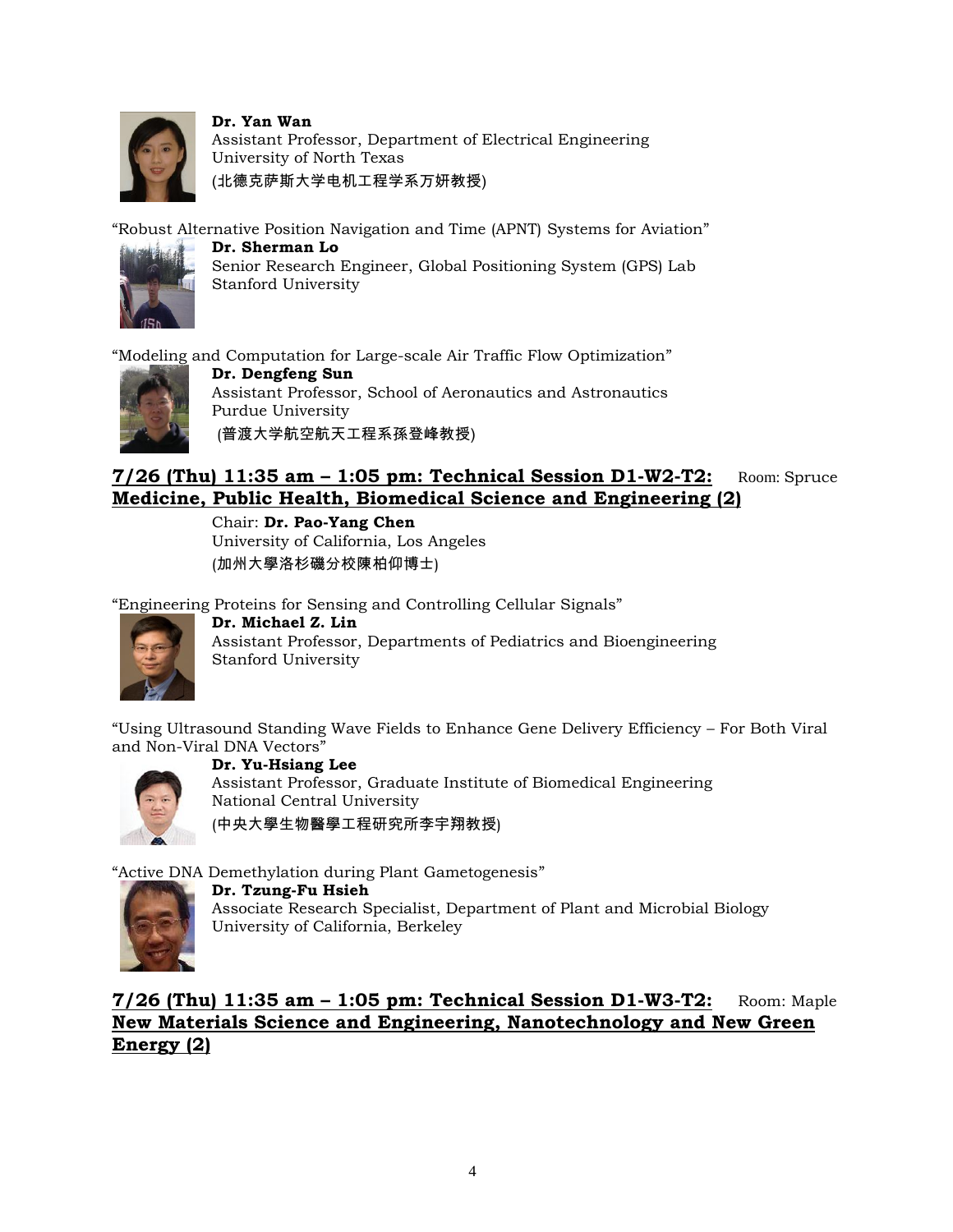

Chair: **Professor Jung-Tsung Shen**  Washington University in St. Louis (華盛頓大學聖路易斯校區沈榮聰教授)



#### **Dr. Hong Shen**

Assistant Professor, Department of Chemical Engineering University of Washington

"Development of a M2M-based Agroecological Monitoring System – Making the M2M Technology to Large-Scale Practices and Beyond"



**Dr. Richard (Cheng-Long) Chuang** Postdoctoral Research Fellow, Intel-NTU Connected Context Computing Center Department of Bio-Industrial Mechatronics Engineering National Taiwan University

(Intel–臺大創新研究中心,臺灣大學生物產業機電工程學系莊欽龍博士)

"Transparent Photovoltaics"



**Dr. Pei-Cheng Ku** Assistant Professor, Department of Electrical Engineering & Computer Science The University of Michigan at Ann Arbor (密歇根大學安娜堡分校電機系古培正教授)

### **7/26 (Thu) 1:05 pm - 2:35 pm: Lunch**

#### **Parallel Sessions: 7/26 (Thu) 2:35 pm – 4:05 pm: Technical Session D1-W1-T3:** Room: Juniper **Earth and Atmospheric Sciences, Aerospace and Ocean Engineering (3)** Chair: **Professor Wen-Wen Tung**



Purdue University (普渡大學董文文教授)

"Harvesting Ocean Thermal Energy for Unmanned Underwater Explorations"



**Dr. Yi Chao** Principal Scientist Remote Sensing Solutions, Inc. (遥感技术与应用公司趙曎博士)

"Background Ozone and Carbon Monoxide over the North Atlantic for 2001-2011"



**Dr. Shiliang Wu** Assistant Professor, Atmospheric Sciences Program Department of Geological and Mining Engineering and Sciences & Department of Civil and Environmental Engineering Michigan Technological University

"Modification of Hurricane Helene (2006) Development by Dust-Radiation-Cloud Interactions"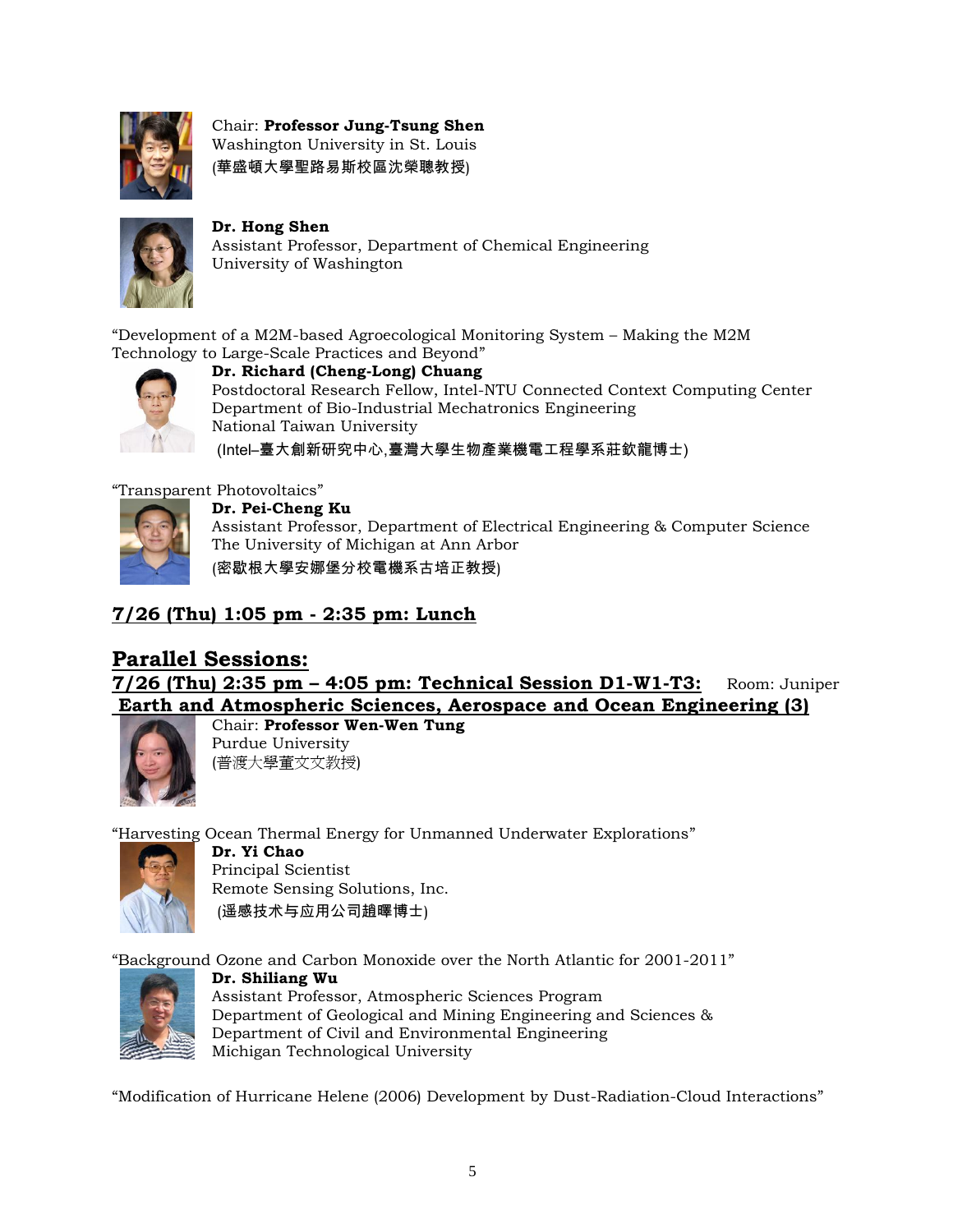

**Dr. Shu-Hua Chen** Associate Professor, Department of Land, Air, and Water Resources University of California, Davis (加州大學戴維斯分校陳淑華教授)

### **7/26 (Thu) 2:35 pm – 4:05 pm: Technical Session D1-W2-T3:** Room: Spruce **Medicine, Public Health, Biomedical Science and Engineering (3)**



Chair: **Dr. Leslie Chen** Institute for Systems Biology (系統生物研究所陳彥瑜博士)

"Road to Innovation: Burgeoning Technology that will Change Neurosurgery"



**Dr. Abel Po-Hao Huang** Neurosurgeon, National Taiwan University Hospital, Yun-Lin branch Clinical lecturer, College of Medicine, National Taiwan University Hospital (台大醫院神經外科黃博浩醫師)

"Finding Immune Mechanisms of Airway Inflammation in Pulmonary Diseases: the Role of Surfactant Protein D and Biomedical Informatics Applications"



**Dr. Ko-Wei Lin** Postdoctoral Fellow, Division of BioMedical Informatics School of Medicine University of California, San Diego (加州大學聖地牙哥分校醫學院林可薇博士)

"Erythroid/Myeloid Progenitors and Hematopoietic Stem Cells Originate from Distinct Populations of Endothelial Cells"

**Dr. Michael Jin-Feng Chen** Post-doctoral Scientist, Stem Cell Program Children's Hospital Boston (波士頓兒童醫院陳錦峰博士)

"Intra-Uterine Calorie Restriction Regulates the Placental DNA Methylation Profile Influencing Fetal Development and Adult-type Chronic Diseases"

#### **Dr. Pao-Yang Chen**

Postdoctoral Fellow, Department of Molecular Cell and Developmental Biology University of California, Los Angeles (加州大學洛杉磯分校陳柏仰博士)

#### **7/26 (Thu) 2:35 pm – 4:05 pm: Technical Session D1-W3-T3:** Room: Maple **New Materials Science and Engineering, Nanotechnology and New Green Energy (3)**



Chair: **Professor Jung-Tsung Shen** Washington University in St. Louis (聖路易華盛頓大學沈榮聰博士)

"Exchange Interactions in Perovskite Oxide Nanostructures"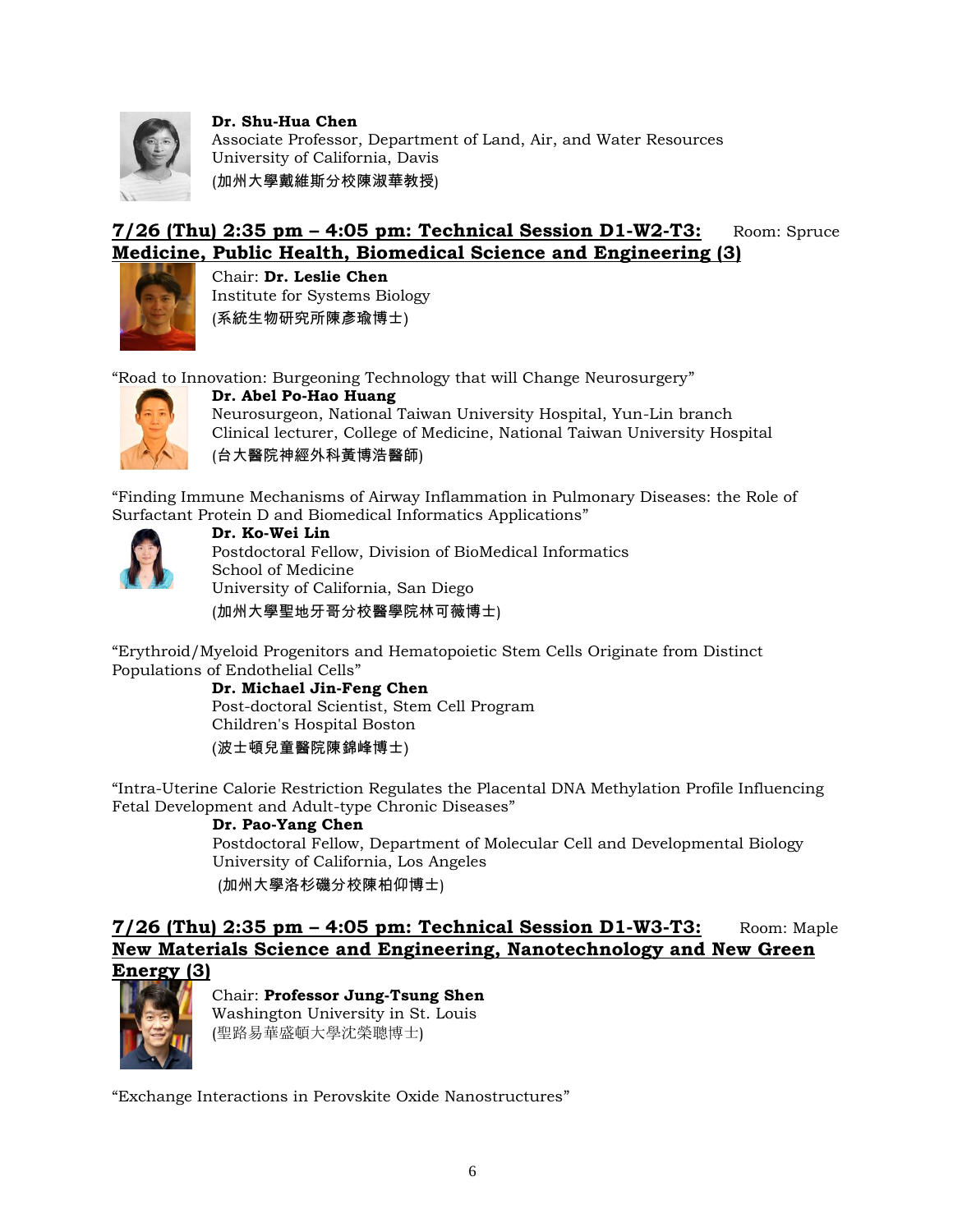

**Dr. Yayoi Takamura** Associate Professor, Department of Chemical Engineering and Materials Science University of California, Davis (加州大學戴維斯分校化學工程與材料科學學系高村教授)

"Computational Design of Photocatalytic Materials for Solar Powered Hydrogen Production"



**Dr. Gyeong S. Hwang** Professor & Lyondell Corp. Endowed Faculty Fellow in Engineering Department of Chemical Engineering The University of Texas at Austin

"Microfluidic Applications in Optics and Biosensing"



**Dr. Sindy K.Y. Tang** Assistant Professor, Department of Mechanical Engineering Stanford University

"Thermal Conductivity of a Single Nylon-6 Nanofiber"



**Dr. Ming-Chang Lu** Assistant Professor, Department of Mechanical Engineering National Chiao Tung University (交通大學機械工程學系呂明璋教授)

### **7/26 (Thu) 4:05 pm – 4:20 pm: Break**

### **Parallel Sessions:**

**7/26 (Thu) 4:20 pm – 5:50 pm: Technical Session D1-W1-T4:** Room: Juniper **Earth and Atmospheric Sciences, Aerospace and Ocean Engineering (4) Smart Home**



Chair: **Dr. Fang-Cheng Chan** Illinois Institute of Technology (伊利諾理工大學詹方正博士)

"On The Forefront of a New Generation of Aviation System Performance"



**Dr. Seth Young** Associate Professor and Chair, Dept. of Aviation Director, Center for Aviation Studies The Ohio State University

"Global Navigation Satellite System Interference Monitoring System at Airport Environment"



**Dr. Shau-Shiun (James) Jan** Associate Professor, Department of Aeronautics and Astronautics National Cheng Kung University (成功大學航空太空工程學系詹劭勳教授)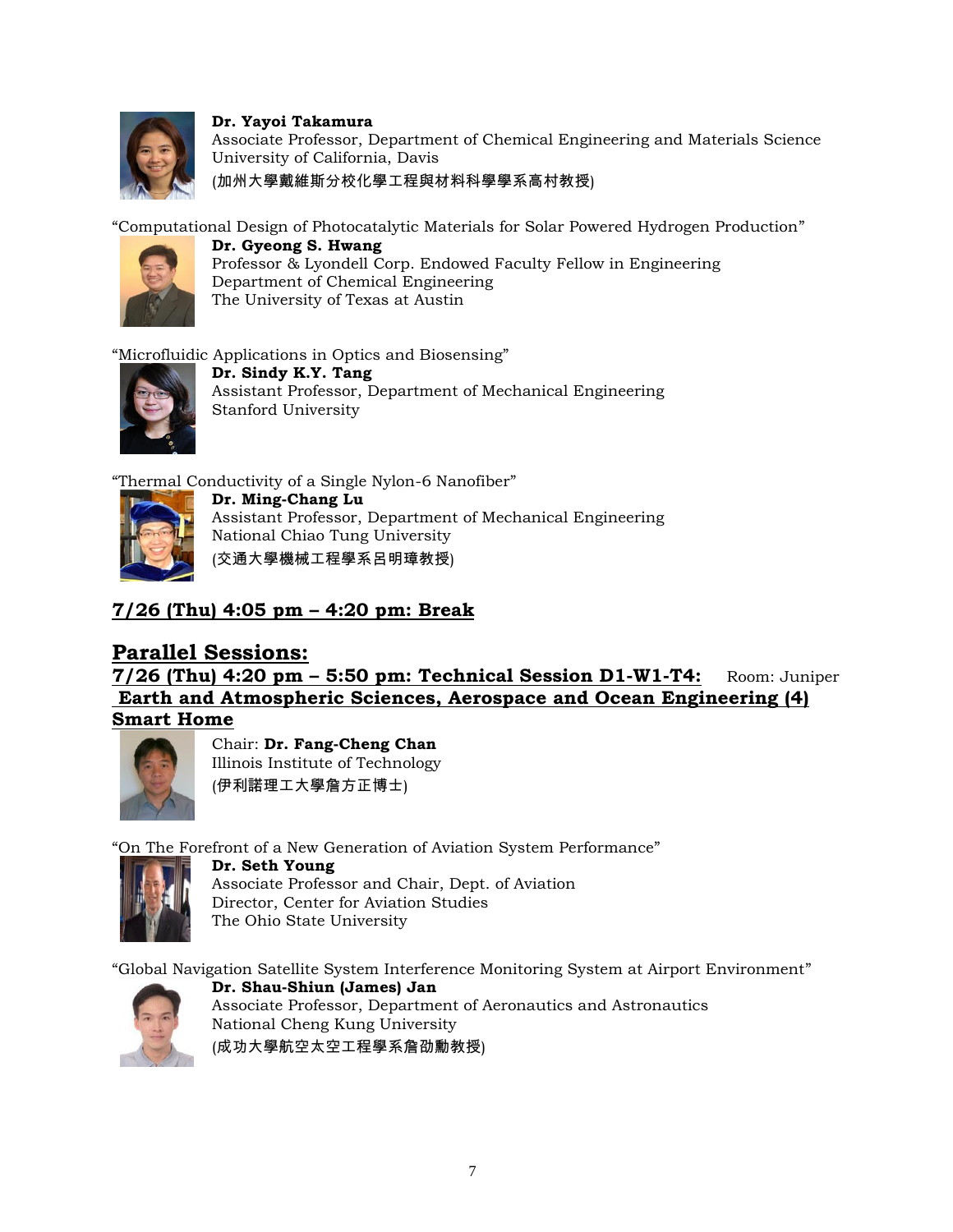"Local Area Augmentation System (LAAS) Ground Receiver Interference Analysis and Mitigation"



**Dr. Fang-Cheng Chan** Senior Research Associate, Department of Mechanical and Aerospace Engineering Illinois Institute of Technology (伊利諾理工大學機械和航天工程系詹方正博士)

### **7/26 (Thu) 4:20 pm – 5:50 pm: Technical Session D1-W2-T4:** Room: Spruce **Medicine, Public Health, Biomedical Science and Engineering (4)**



Chair: **Professor Ching-Pin Chang** Stanford University (史丹佛大學張景濱教授)

"Targeting Her2 in Tumor-initiating Cells in Non-Her2 Amplified Breast Cancer"



**Dr. Cleo Yi-Fang Lee** Postdoctoral Research Fellow, Stanford Cancer Institute Stanford University (史丹佛大學醫學院癌症研究所李怡芳博士)

"Systems Biology and Medicine"



**Dr. Leslie Chen** Research Scientist, Institute for Systems Biology (系統生物研究所陳彥瑜博士)



#### **Dr. Pin Yuan Chen**

Visiting Scientist, University of California, San Francisco Attending Physician and Assistant Professor Department of Neurological Surgery Chang Gung Memorial Hospital Linkou Medical Center

"Epigenetic Mechanism of Heart Muscle Development and Disease"



**Dr. Ching-Pin Chang** Associate Professor, Department of Medicine Stanford University (史丹佛大學醫學院醫學系張景濱教授)

### **7/26 (Thu) 4:20 pm – 5:50 pm: Technical Session D1-W3-T4:** Room:Maple **New Materials Science and Engineering, Nanotechnology and New Green Energy (4)**



Chair: **Professor Pei-Cheng Ku** University of Michigan at Ann Arbor (密歇根大學安娜堡分校電機系古培正教授)

"Emerging Charge Trapping Nonvolatile Memories"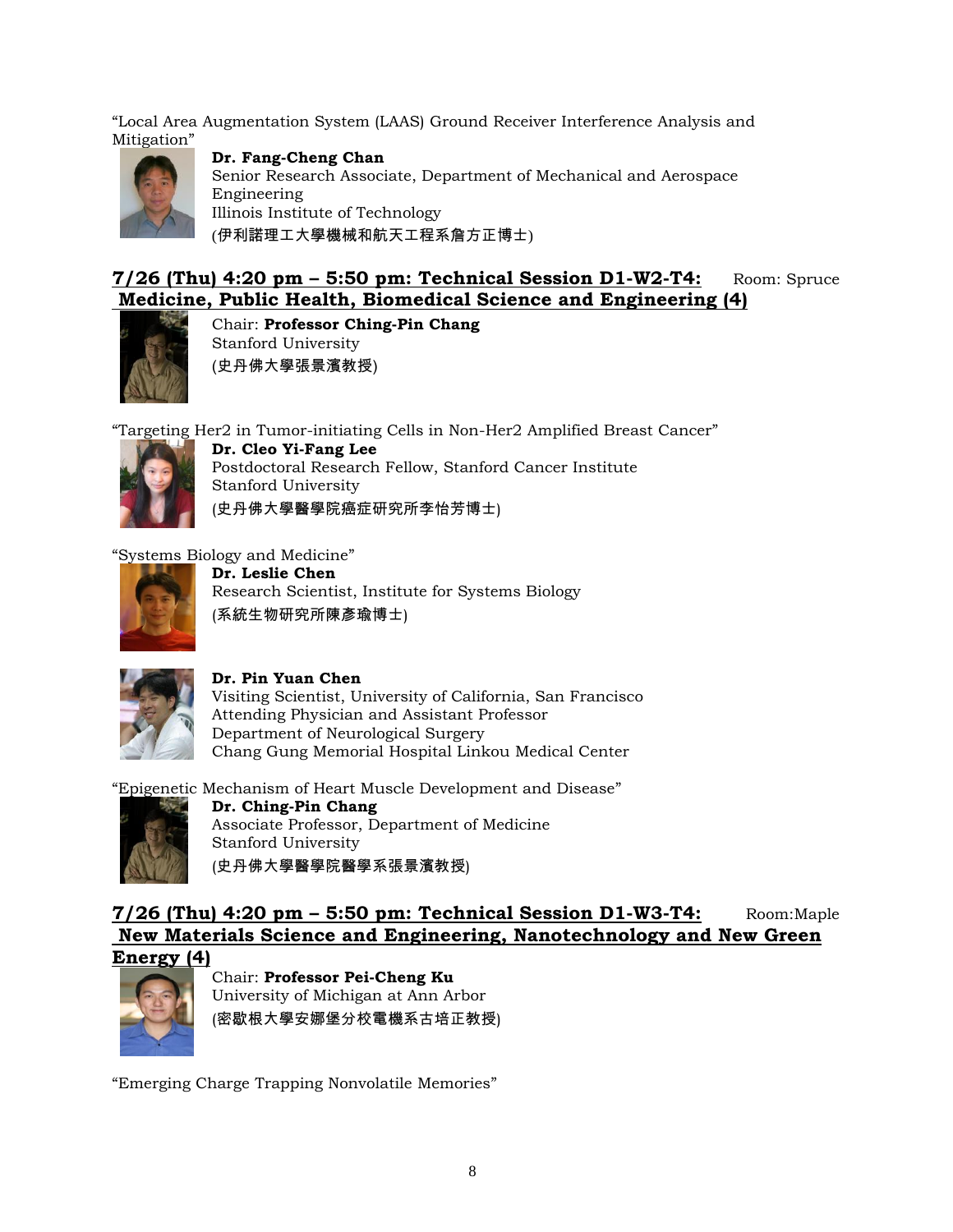

**Dr. Jianlin Liu**

Professor, Department of Electrical Engineering University of California, Riverside (加州大学河滨分校电机工程学系刘建林教授)

" Plasmonic Metamaterials and Their Applications in Super Resolution Imaging "



**Dr. Zhaowei Liu** Assistant Professor, Department of Electrical and Computer Engineering University of California, San Diego (加州大学圣地亚哥分校电子及计算机工程系刘照伟教授)

"Nanostructured Thermoelectric Materials for Waste Heat Recovery"



**Dr. Zhixi Bian** Assistant Adjunct Professor, Department of Electrical Engineering University of California, Santa Cruz (加州大学圣克鲁兹分校电机工程学系邊志喜教授)



" Quantum Nano-photonics: Photonics Interacting with Atomic Degrees of Freedom " **Dr. Jung-Tsung Shen** Assistant Professor, Department of Electrical & Systems Engineering Washington University in St. Louis (聖路易華盛頓大學電機暨系統工程學系沈榮聰教授)

### *Day 2 (Friday, July 27, 2012): New Media & Creative Industries*

### **7/27 (Fri) 8:30 am - 5:00 pm: Registration** Room: **7/27 (Fri) 9:30 am - 10:30 am: Opening Speech Room: Spruce Room: Spruce**



Chair: **Dr. Liang-Gee Chen** National Taiwan University (臺灣大學陳良基博士)



**Dr. Jia-Yu (Tim) Pan** Google Inc. (美國谷歌公司潘家煜博士)

### **Opening Keynote:**



**Dr. Jane Yung-Jen Hsu** Chair and Professor Department of Computer Science and Information Engineering National Taiwan University (台灣大學資訊工程學系系主任許永真教授)

**7/27 (Fri) 10:30 am - 11:20 am: Plenary Session:** Room: Spruce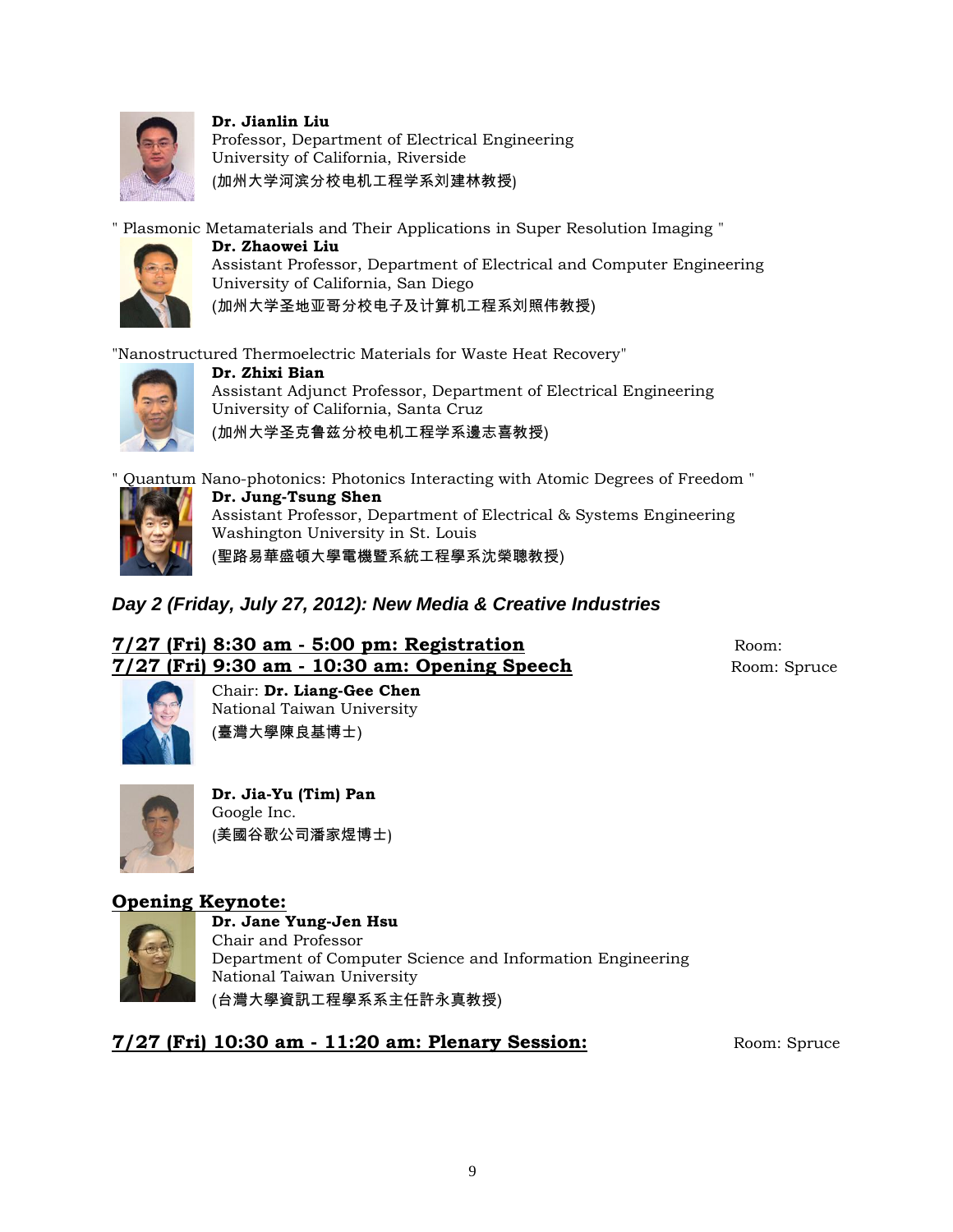

Chair: **Dr. Jia-Yu (Tim) Pan** Google Inc. (美國谷歌公司潘家煜博士)

**Ms. Chun-Huan Ho** Managing Director, Museum Shops & Restaurants National Palace Museum (故宮博物院商店與餐飲服務何春寰總經理)

### **7/27 (Fri) 11:20 am - 11:35 am: Break**

#### **Parallel Sessions: 7/27 (Fri) 11:35 am - 1:05 pm: Technical Session D2-W1-T1:** Room: Spruce **Cloud Computing, Cyber Security, and Data Center**



Chair: **Dr. Ching-Chih Weng** Facebook, Inc. (Facebook 翁竟智博士)

"Security Challenges of the Internet of Things (IoT)"



**Dr. Meiyuan Zhao** Senior Research Scientist Intel Labs (英特尔研究院赵玫瑗博士)



**Dr. S. (Shyhtsun) Felix Wu** Professor, Department of Computer Science University of California, Davis (加州大学戴维斯分校计算机科学系吳士駿教授)

"Combating Click Fraud: Challenges and Approaches"



**Dr. Jia-Yu (Tim) Pan** Software Engineer Google Inc. (美國谷歌公司潘家煜博士)

### **7/27 (Fri) 11:35 am - 1:05 pm: Technical Session D2-W2-T1** Room: Maple **New Media, Web, and Entertainment Technology**



Chair: **Dr. Jia-Yu (Tim) Pan** Google Inc. (美國谷歌公司潘家煜博士)

"Challenges and Opportunities of Machine Learning Research"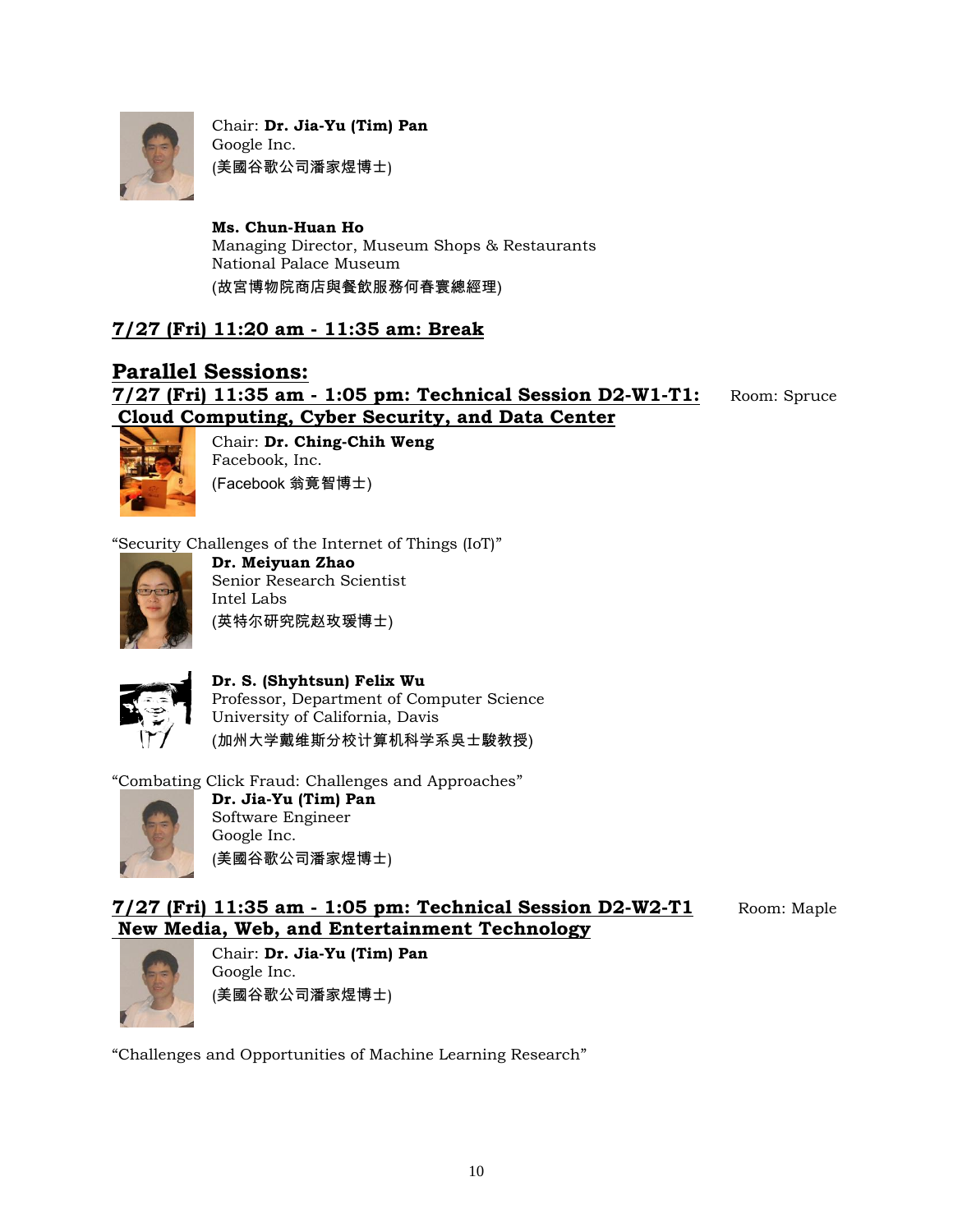

**Dr. Chih-Jen Lin** Distinguished Professor Department of Computer Science and Information Engineering National Taiwan University (台灣大學資訊工程學系林智仁特聘教授)

"Life of a Data Miner at Google"



**Dr. Yu-To Chen** Quantitative Analyst, Google Inc. (美國谷歌公司陳毓鐸博士)

#### "Directed Learning"



**Dr. Edward Yi-Hao Kao** Information Systems Lab Department of Electrical Engineering Stanford University (史丹佛大學電機系高奕豪博士)

### **7/27 (Fri) 1:05 pm - 2:35 pm: Lunch**

### **Parallel Sessions:**

**7/27 (Fri) 2:35 pm - 4:05 pm: Technical Session D2-W1-T2:** Room: Spruce **Cloud Computing, Cyber Security, and Data Center**



Chair: **Dr. Ching-Chih Weng** Facebook, Inc. (Facebook 翁竟智博士)

"Responding to Attacks in Cloud Computing Environment"



**Dr. Yu-Sung (Hank) Wu** Assistant Professor, Department of Computer Science National Chiao-Tung University (交通大學資訊工程系吳育松教授)

"Cloud Data Protection for the Masses"



**Dr. Elaine (Runting) Shi** Research Scientist, AMP Lab University of California, Berkeley (加州大学伯克利分校石润婷博士)

"Erasure Coding and Data Storage at Facebook"



**Dr. Scott Chun-Yang Chen** Facebook, Inc. (Facebook 陳俊仰博士)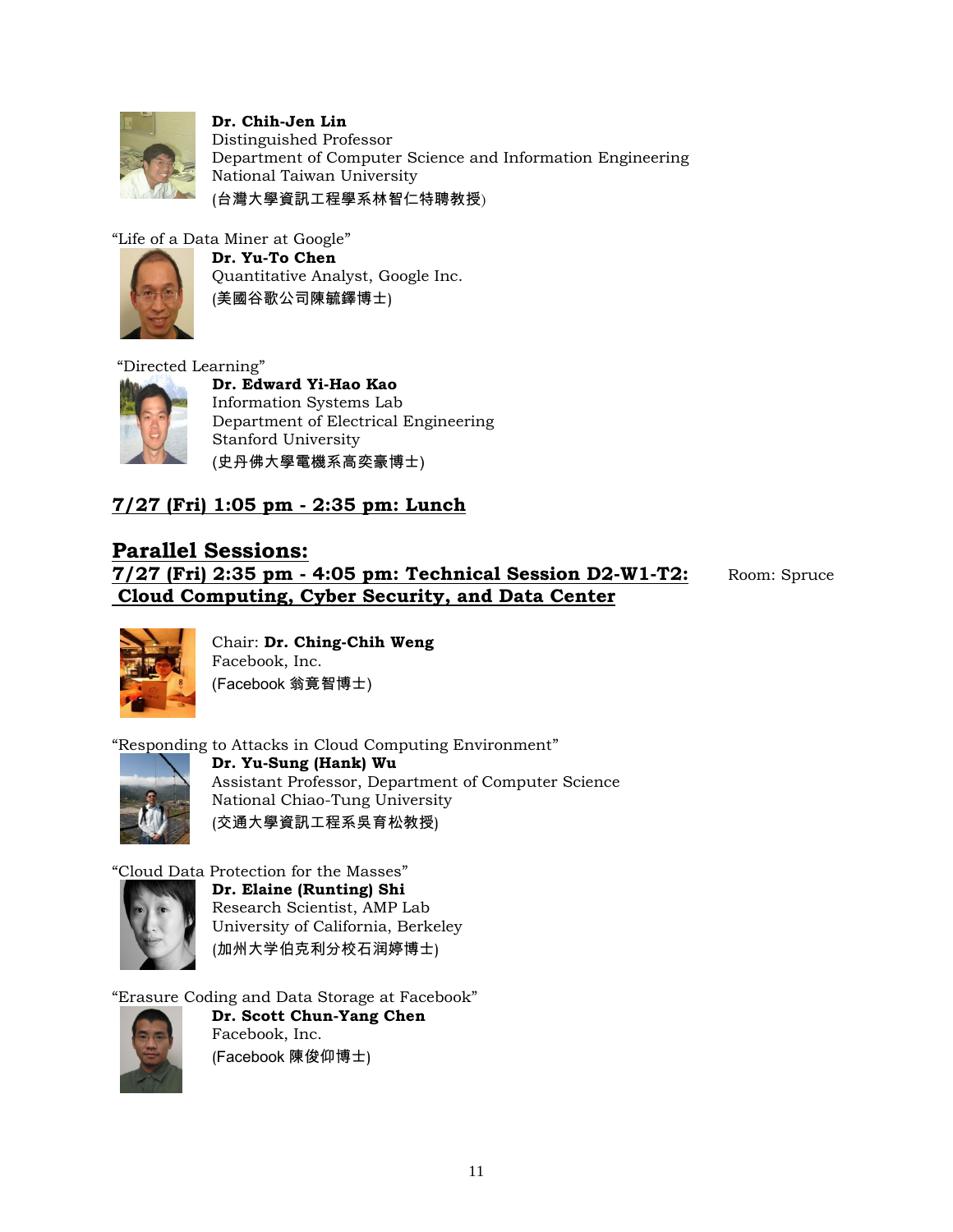#### **7/27 (Fri) 2:35 pm - 4:05 pm: Technical Session D2-W2-T2:** Room: Maple **New Media, Web, and Entertainment Technology**



Chair: **Dr. Yu-To Chen** Google Inc. (美國谷歌公司陳毓鐸博士)

"Everyday Sensing and Feedback"



**Dr. Hao-Hua (Hao) Chu**

Professor, Department of Computer Science and Information Engineering Graduate Institute of Networking and Multimedia National Taiwan University (台灣大學資訊工程學系朱浩華教授)

"Which Tweets Will Be Headlines? Hierarchical Bayesian Models for Bridging Social Media and Traditional Media"



#### **Dr. Yan Liu**

Assistant Professor, Department of Computer Science University of Southern California (南加州大学计算机科学系刘燕教授)

"DBLOG: an Open Universe Probabilistic Programming Language for Relational Modeling"

**Dr. Lei Li**

Postdoctoral Fellow, Department of Electrical Engineering and Computer Science University of California, Berkeley (加州大学伯克利分校李磊博士)

### **7/27 (Fri) 4:05 pm – 4:20 pm: Break**

## **Parallel Sessions:**

**7/27 (Fri) 4:20 am - 5:50 pm: Technical Session D2-W1-T3:** Room: Spruce **Cloud Computing, Cyber Security, and Data Center**



Chair: **Dr. Jia-Yu (Tim) Pan** Google Inc. (美國谷歌公司潘家煜博士)

"Cloud-based Speech Recognition for Mobile Applications"



**Dr. Yun-Hsuan Sung** Senior Research Scientist Google Inc. (美國谷歌公司宋雲軒博士)

"Development of New Gerontechnologies and Gerontechnologists in a Rapidly Aging World"

**Dr. Hen-I Yang** Smart Home Laboratory Department of Computer Science Iowa State University